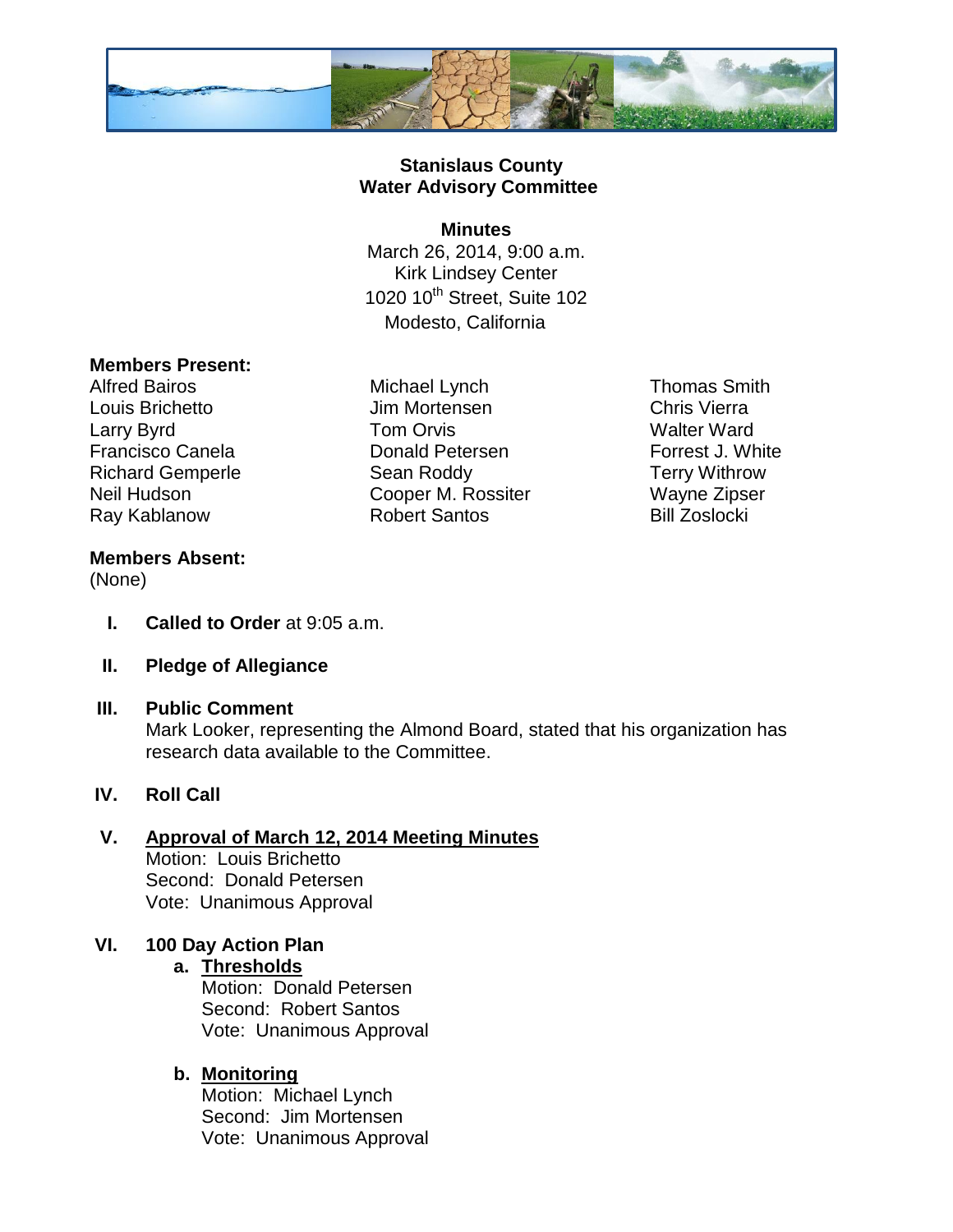#### **c. Governance**

Motion: Forrest White Second: Bill Zoslocki Vote: Unanimous Approval

#### **d. Funding**

Motion: Robert Santos Second: Donald Petersen Vote: Unanimous Approval

#### **e. Enforcement**

Proposal #1: Table until May 2, 2014 Motion: Rossiter Second: Brichetto Vote: Failed (5 ayes; 14 nays)

Proposal #2: Approve with the addition of the verbiage, "within its governance," to the Goal Statement Motion: Forrest White Second: Chris Vierra Vote: Approved (16 ayes; 3 nays)

Goal Statement to read:

"To ensure that adequate local governmental authority exists *within its governance* to enfore compliance with any identified groundwater management program elements."

#### **VII. Northeast County Foothills Area Groundwater Conditions - Bill Power** Power discussed his views on the status of the County's water situation, based on his experiences and showed selected water level data from various groundwater wells on the Eastside of the County.

#### **VIII. Framing the Issue**

Ward gave an overview on the concerns facing this Committee in regards to the lack of data on the Northeast County Foothills Area, and the WAC acknowledged that the focus of the 100 Day Action Plan would be on the Northeast County Foothills Area.

### **IX.** Meeting Adjourned at 11:46 a.m.

PREPARED BY: ANETTE ARIAS, Administrative Secretary